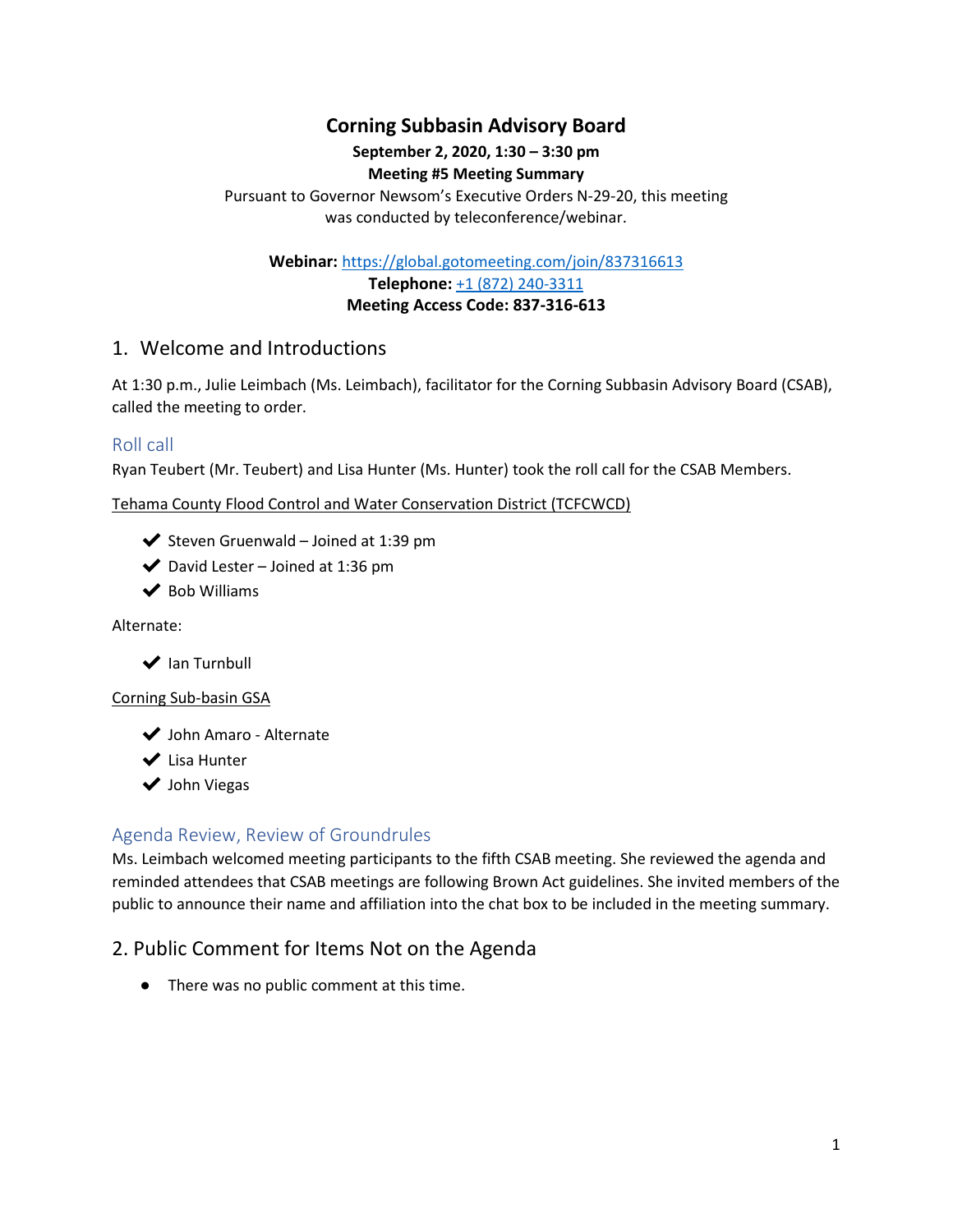# 3. Action Item: Approval of the Meeting Summary

Ian Turnbull (Mr. Turnbull) made the motion: *The CSAB approves the CSAB August Meeting Summary*. John Viegas (Mr. Viegas) seconded the motion. Ms. Leimbach opened discussion on this motion. Hearing no comments from CSAB board members, she called a vote.

Roll call vote:

Tehama County Flood Control and Water Conservation District (TCFCWCD)

- David Lester Aye
- Ian Turnbull Aye
- Bob Williams Aye

Corning Sub-basin GSA

- John Amaro Aye
- Lisa Hunter Aye
- John Viegas Aye

The Board unanimously approved the motion with a 6-0 vote.

# 4. Follow Up on Action Items from Previous Meeting

Lisa Porta (technical expert) reviewed action items from the previous CSAB meeting:

- Staff incorporated input from the last meeting into a new draft Sustainability Goal, which was refined and provided to the Board for a potential action item today.
- M&A has started reviewing the Allan Fulton groundwater level analysis and documentation for establishing threshold triggers.
- M&A has started reviewing salinity issues on domestic wells, primarily in Tehama, for the GSP section on Basin Setting. Many shallow domestic wells have higher salinity than rest of basin, but the trend is not worsening. The salinity is not unhealthy but may not be good for crops.
- M&A is reviewing data management for well density and depth mapping and will incorporate new information into future maps.

# 5. Review Draft Subbasin Sustainability Goal

## Key Concepts

Ms. Porta reviewed the updated draft Sustainability Goal and Ms. Leimbach invited discussion from the Board.

## Discussion (CSAB Staff, CSAB Members)

There were no questions or comments from the Board at this time. Hearing no further discussion from the Board, Ms. Leimbach opened the floor for public comment.

#### Public Comment

● There was no public comment at this time.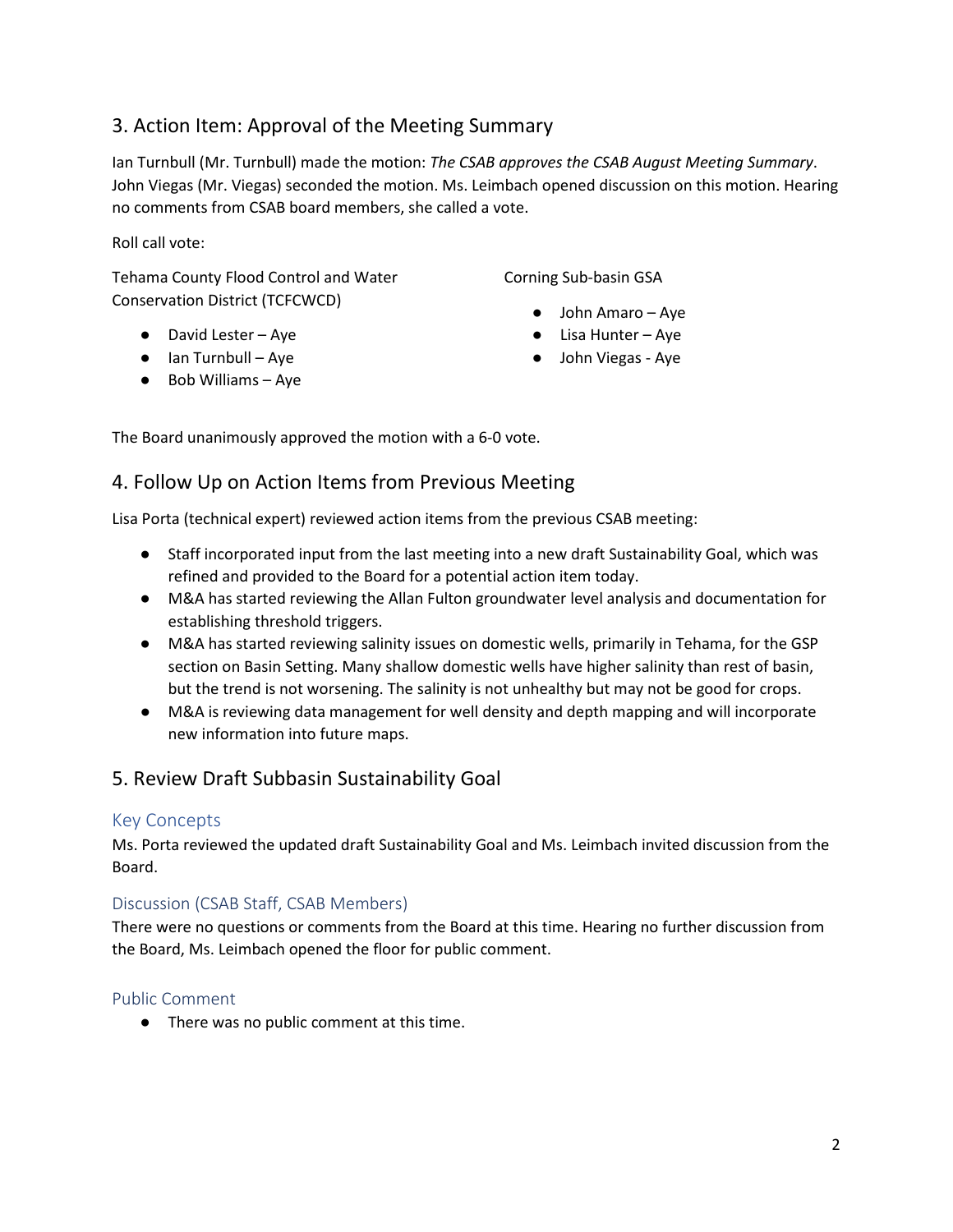# Possible Action Item: Make recommendation to GSAs on Preliminary Corning Subbasin Sustainability Goal Description

Dave Lester (Mr. Lester) made the motion: *Make recommendation to GSAs on Preliminary Corning Subbasin Sustainability Goal Description*. Steve Gruenwald (Mr. Gruenwald) seconded the motion. Ms. Leimbach opened discussion on this motion. Hearing no comments from CSAB board members, she called a vote.

Roll call vote:

#### **Tehama County Flood Control and Water Conservation District (TCFCWCD)**

## ● Bob Williams – Aye

- David Lester Aye
- $\bullet$  Steve Gruenwald Aye

### **Corning Sub-basin GSA**

- John Viegas Aye
- Julia Violich Aye
- Lisa Hunter Aye

The Board unanimously approved the motion with a 6-0 vote.

The Preliminary Corning Subbasin Sustainability Goal Description is as follows: *The goal of the Groundwater Sustainability Plan is to ensure sufficient and affordable water of good quality be available on a sustainable basis to meet the unique needs of agricultural, residential, municipal, industrial, recreational, and environmental users within the Corning Subbasin, both now and in the future. The GSAs recognize that sustainability can only be possible with the support and coordination of local, state, and federal agencies and the utilization of both surface and groundwater resources.*

# 6. Overview of Chronic Lowering of Groundwater Levels Sustainable Management

# Criteria (SMC)

## Background

Ms. Porta reviewed the following key points:

- There are five applicable Sustainability Indicators, many of which can be linked to each other. For example, declining water levels may lead to depletion of interconnected surface water, decrease in groundwater storage, and land subsidence.
- Looking at Subbasin as a whole, there are unique potential sustainability concerns in each part of the Subbasin. West has potential water quality concerns, north has declining water levels, south has potential subsidence and groundwater/surface water interaction issues.
- Sustainable groundwater management may be achieved through coordination to avoid unsustainable practices in each part of the Subbasin. For example, surface water could be used in areas with chronic lowering of groundwater levels in order to decrease reliance on groundwater pumping*.*
- Reviewed general requirements of Sustainable Management Criteria for chronic lowering of groundwater levels.
- Groundwater levels background
	- $\circ$  Water levels in Corning Subbasin have annual fluctuations that are typically higher in spring and lower in fall.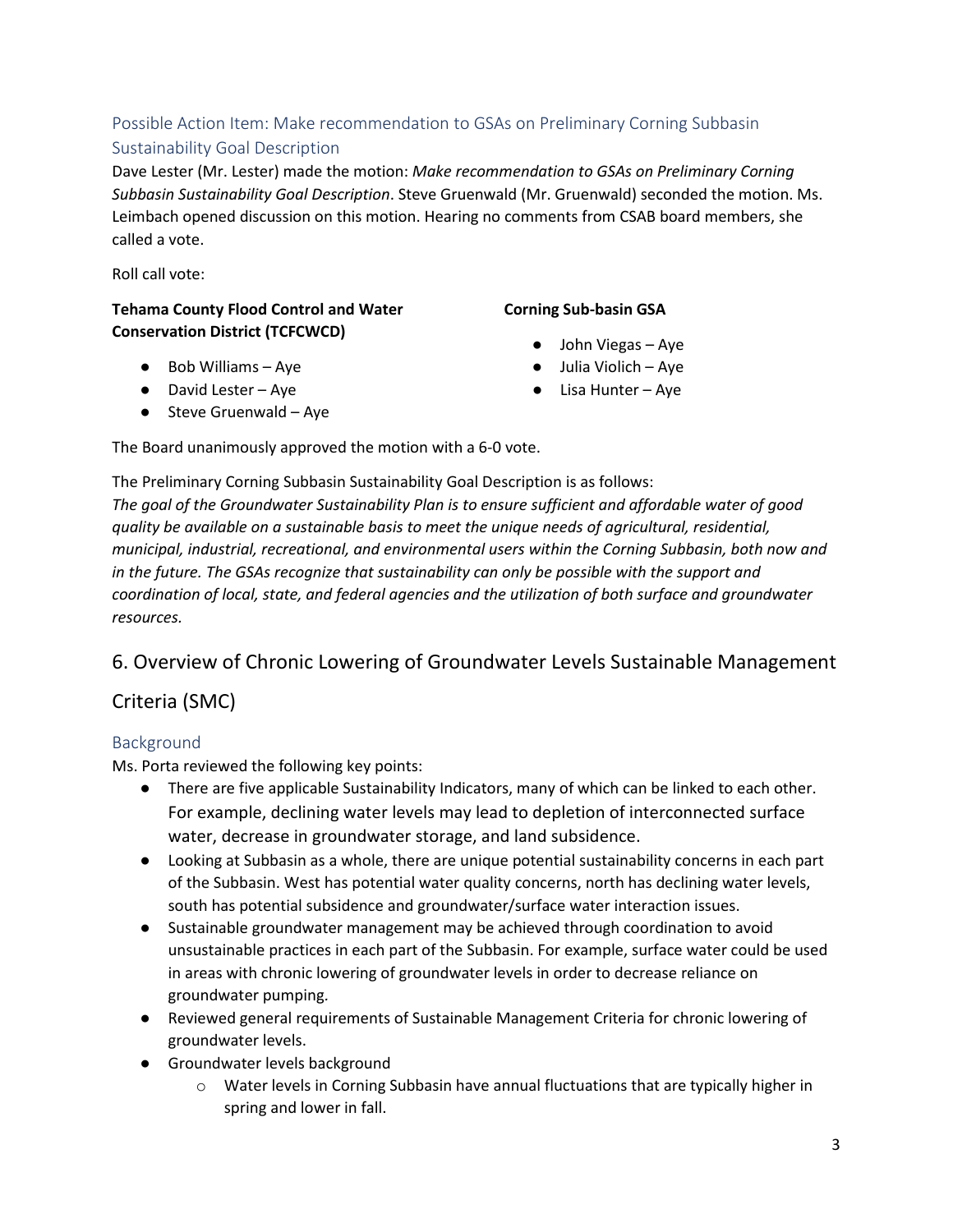- o Notable long-term declining water level trend in many wells in Tehama County and western portion of the Subbasin, worsening since the last big drought.
- o Generally stable water level trend in eastern Glenn County.
- $\circ$  Concerns about lowering of water levels causing domestic wells going dry in north and west portions of Subbasin.
- o Groundwater levels decreased in many wells during 2012-2015 drought. Water levels have recovered somewhat from the drought but there are some areas that are still in decline.
- Likely reasons for water level declines in the Subbasin:
	- o Cropping conversion trend from pasture to fruit and nut orchards. Orchards are groundwater irrigated and are relatively water intensive. Grazing and pasture can be surface water irrigated or dry-land farmed and are generally less water intensive
	- o Less surface water availability in Subbasin as Central Valley Project water has not been as reliable since the 2012-2015 drought

#### Review Significant and Unreasonable Conditions

Ms. Porta reviewed the following key points:

- Recap of steps to develop a Sustainable Management Criteria this is an iterative process.
- Considerations for significant and unreasonable statements.
- Example statements from other GSPs.

#### Discussion (CSAB Staff, CSAB Members, Technical Expert)

The CSAB and staff offered the following input for development of significant and unreasonable conditions for chronic lowering of groundwater:

- An iterative process for developing statements can provide direction for quantitative metrics. Another approach could begin with proposed quantitative metrics.
- The statements are still fairly broad and meant to provide direction for the measurable metrics.
- Technical team could use the Sustainability Goal as a guide to crafting draft statements for the significant and unreasonable conditions for declining groundwater levels.

## Review Current Conditions and Applicability of County Triggers, Proposed Approaches for Minimum Thresholds

Ms. Porta reviewed the following key points:

- The chronic lowering of groundwater level Minimum Thresholds are water levels in specific wells that would likely cause significant and undesirable conditions to occur in the Subbasin. Consequently, these are the minimum water levels that the GSAs will need to maintain in order to manage groundwater in the Subbasin sustainably.
- The potential Water Level Monitoring Network was presented. The well network currently consists of all of the wells monitored by DWR through the CASGEM water level monitoring program. The CASGEM well network includes dedicated observation well clusters installed by DWR and domestic and irrigation wells volunteered for monitoring by the well owners. The observation well clusters include multiple wells screened at different discrete depths within the aquifer at a single location. Each well, including different wells in a cluster, may have unique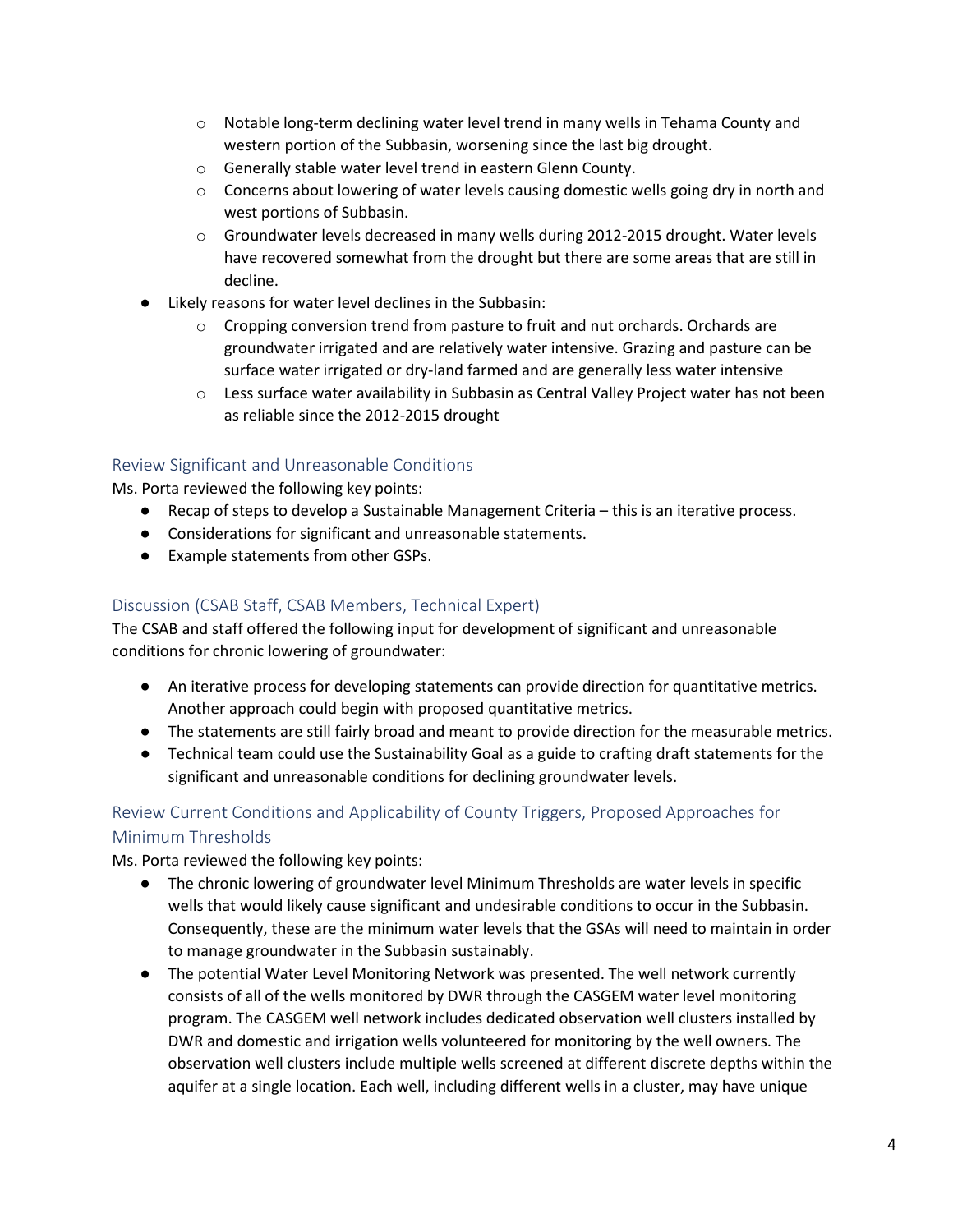SMC. In other words, a single location can have different management goals for different depths within the aquifer.

- The Tehama County Trigger Levels adopted at ten wells in the Corning Subbasin in the 2012 Tehama County Groundwater Management Plan were established to require action if water levels approached historical minimum values.
	- $\circ$  Since these levels were set in 2008, water levels have dropped in some wells up to 30 feet lower than the previous fall/summer minimum water level trigger levels. Well users in certain areas within the Tehama County portion of the Subbasin are noting effects of lowering water levels, including wells going dry and lowering pumps in others.
	- o Corning GSP could use something like the minimum historical levels to set the Minimum Threshold, but this action would likely result in some water users being impacted.
	- $\circ$  In order to return the aquifer to higher levels seen 15 years ago, substantial projects and management actions would be required.
- Glenn County Initial Basin Management Objectives (BMO)
	- $\circ$  Glenn County BMO water level goals were established in 2000 and revised in 2010. The BMOs included spring alert levels that could inform the water users of low water level conditions in aquifer prior to the growing season.
	- $\circ$  Spring water levels are not as well suited for Minimum Thresholds as these levels are not protective of wells going dry during the fall season.
	- $\circ$  There were some minor discrepancies between the water level data used for BMOs and the water level data provided by DWR.
- Allan Fu lton's work in Glenn County
	- $\circ$  University of California agricultural extension analysis of water levels was being conducted in cooperation with the Glenn County Water Advisory Committee, prior to the passage of SGMA. The work was discontinued as it became apparent that forthcoming SGMA requirements would likely replace any pre-SGMA goals established by the county.
	- $\circ$  The analysis used water levels and well depths to analyze the impacts of establishing various water level thresholds on wells in Glenn County. The work and data helps to identify how many residential and agricultural wells are affected, which can provide helpful context for setting Minimum Threshold. This is being further reviewed by the technical team and will be incorporated into the lowering of groundwater level thresholds as appropriate.
- Summary of considerations for establishing water level minimum thresholds for the Subbasin
	- o Use current minimum levels, pre-drought levels, or something lower than the historical minimum level.
	- $\circ$  Assess the potential impact of the SMC on groundwater users. For example Minimum Thresholds will have potential effects on groundwater-dependent ecosystems, domestic, and agricultural production wells. Can all beneficial users and uses of groundwater be protected? Or will they need projects for developing deeper wells or other mitigation?
	- $\circ$  Domestic and agricultural production wells are the most prevalent well types in this basin. Agricultural wells tend to be deeper than domestic wells and have more access to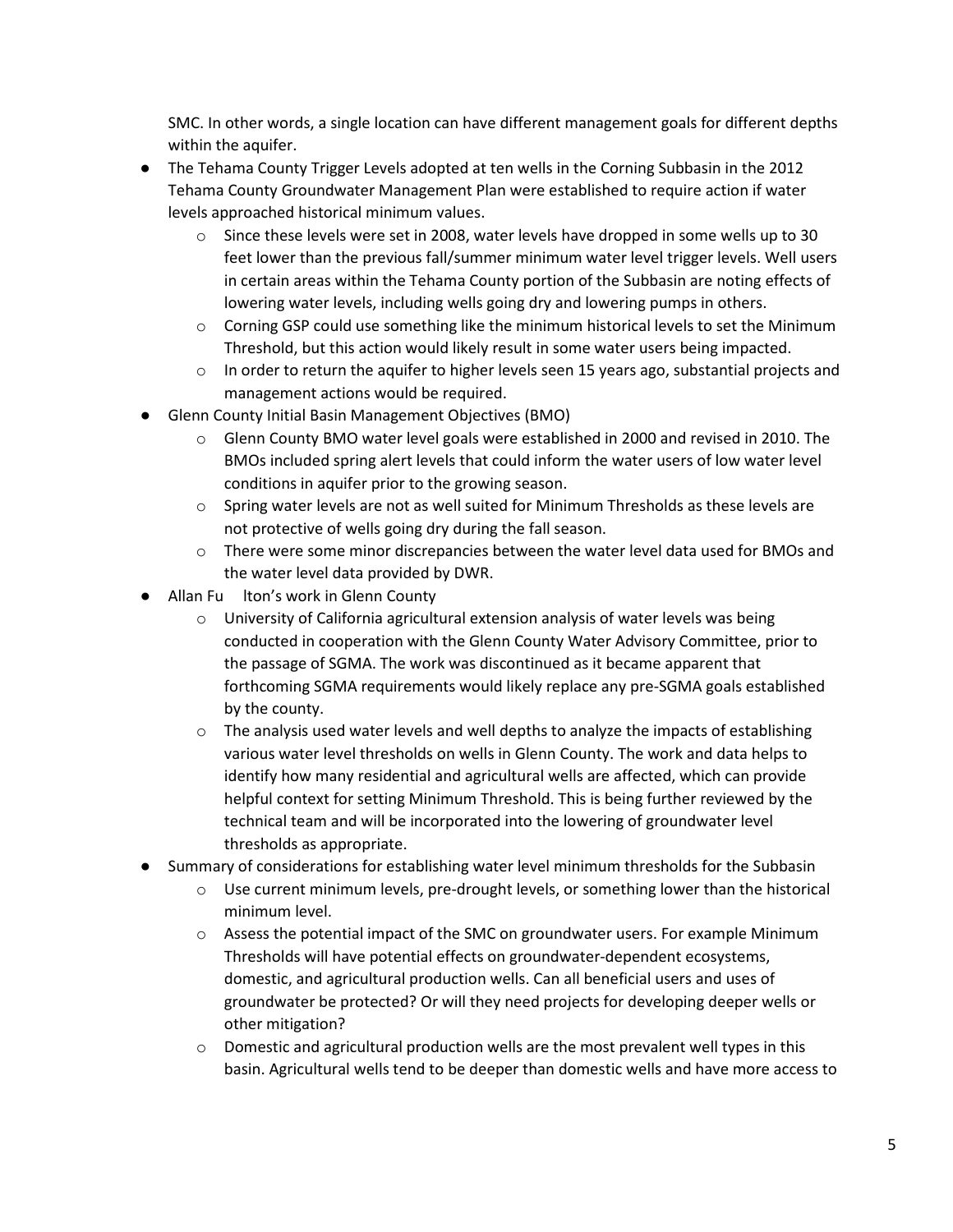groundwater than domestic wells who rely on shallower zones of the aquifer, and would be the first to go dry.

- $\circ$  In the Thomes Creek area there are deep agricultural wells and shallow domestic wells. Agricultural well users could have sufficient water to pump but cause the current shallow domestic wells to go dry.
- $\circ$  Minimum Thresholds could be different for different depths in the aquifer.

#### Discussion (CSAB Staff, CSAB Members, Technical Expert)

Staff and Board members discussed the following:

- How would we monitor between domestic and agricultural wells?
	- $\circ$  Ms. Porta: The monitoring network includes both domestic and agriculture production wells. The wells that we select for establishment of water level minimum thresholds will be dispersed throughout the Subbasin at various depths. The water level management goals will consider the needs of domestic and agricultural wells. Interpolation of water level minimum thresholds can be performed to confirm that thresholds are protective of wells and water users in all parts of the Subbasin where sufficient data are available.
- Can we select the wells that will be in the monitoring network and make decisions on each individual well that are protective of that portion of the Subbasin? For example, maybe we could determine the effects of Minimum Threshold by identifying numbers and depths of domestic wells within a certain radius of the monitoring wells.
	- $\circ$  Ms. Porta: Yes, we will be looking at wells located in the vicinity of each monitoring well.
- Board members were asked to share anecdotal evidence of historical challenges in different parts of the basin:
	- o Ms. Porta: Were there challenging water levels in the early 2000s?
		- Mr. Turnbull: As far as domestic wells go, there were some issues in the Stony Creek Fan area. Over the last 2 to 3 years, some of the shallow domestic wells have been pulsing as water levels were drawn down to the pump depth, but not failing. Through the 1980s it was common for domestic wells to be drilled to 100 feet or shallower. Now, domestic wells are drilled to the 150- to 160-foot range. There are a number of domestic wells and a significant number of ag wells drilled around 200 feet. The end of July and August has been a particularly problematic time period as water levels are typically at their lowest level of the year.
	- $\circ$  Ms. Porta: Were there challenging water levels in the northern part of Tehama County?
		- Mr. Teubert: I can reach out to the Environmental Health Department to find this information. One of my concerns is that we are starting to rely on anecdotal information. How do we get local knowledge for that specific area?
- Board members discussed increasing surface water use and decreasing groundwater use.
	- o Ms. Porta: If we are able to increase surface water use or implement other projects and management actions, could limit further declines in groundwater levels or possibly see groundwater level increases. For example, in some non-drought years, surface water is available but groundwater is used for various reasons, including drip irrigation for orchards is generally not compatible with surface water use. If water districts, GSAs, or counties invest in surface water irrigation infrastructure the n groundwater demand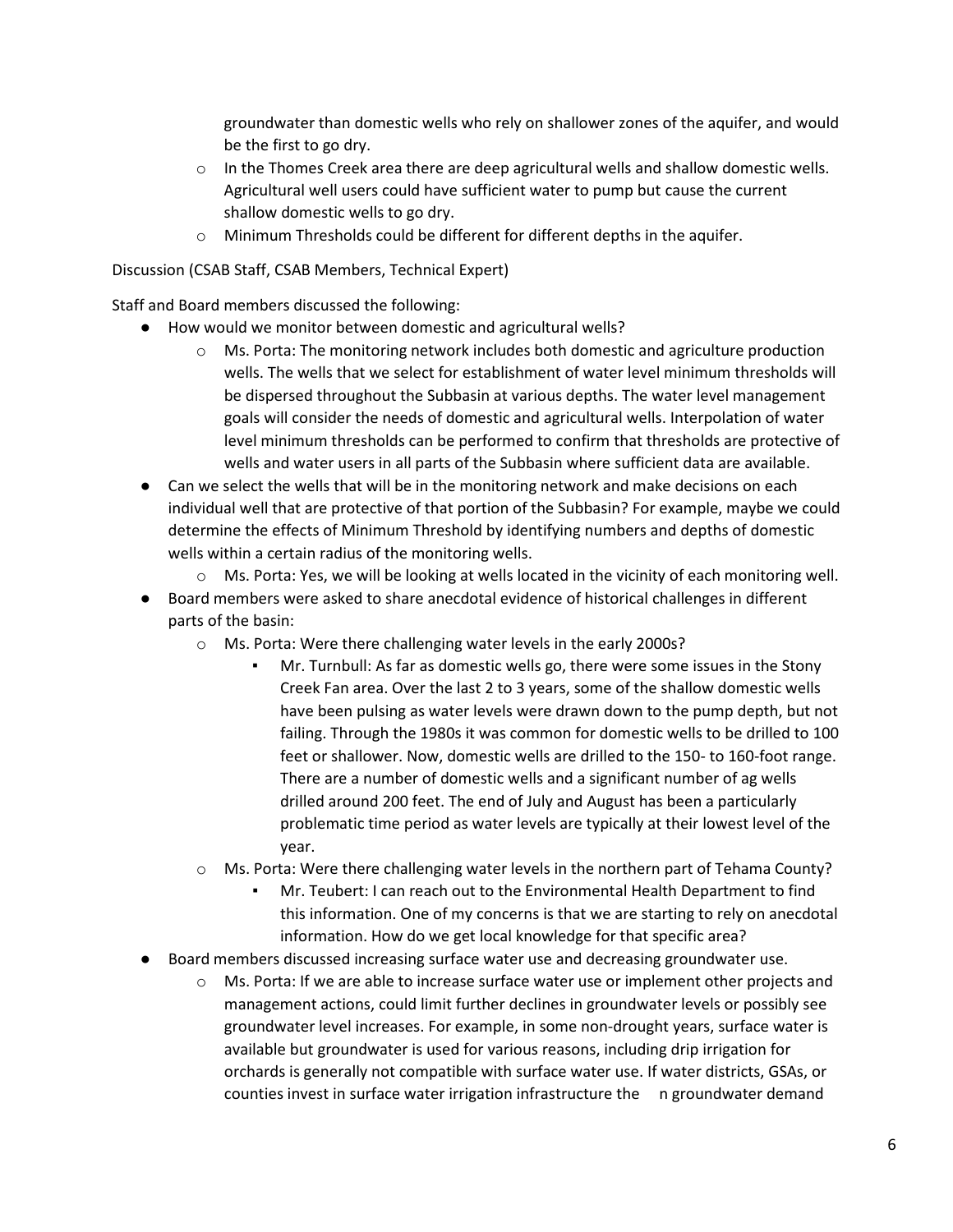could decrease. Technical team will compile potential projects and management actions review at an upcoming CSAB meeting. Feasible projects and management actions will be incorporated into groundwater model simulations to estimate effects on future water demand, groundwater use, and groundwater levels. The model will be used to check and/or refine the Minimum Thresholds.

- Board members supported the idea of reviewing and using Allan Fulton's work to visualize the impacts on domestic wells.
	- $\circ$  Ms. Porta: We can review the analysis done on domestic well depths in Glenn County, and see if we can apply this work across the Subbasin. We will likely start with the subset of wells used for Tehama County Trigger Wells, Glenn County BMO wells, and/or the dedicated monitoring well network and see how the analysis extrapolates across the Subbasin.

## Public Comment

- Hilary Reinhard : I want to make sure you are considering that areas with lots of surface water rights that have not fully exercised. We might end up being at a different equilibrium between surface and groundwater if those water rights holders start to use more groundwater for production now or in the future. The minimum depth may make a lot of sense in some areas but not others.
- Mr. Teubert: What are the impacts from groundwater on agriculture? Are there other impacts?
- Thad Bettner: Pumping effects might be showing up differently in areas close and far from the Sacramento River. Groundwater pumping close to the Sacramento River still does draw water from the river that will ultimately affect the streamflow and downstream water users. Surface water users are concerned that groundwater pumping near the rivers may lessen the available surface water for use by users that rely on it downstream*.*
	- o Ms. Porta: This is true. Depletion of interconnected groundwater and surface water will be considered when establishing the groundwater/surface water interaction SMCs.
- Todd Turley: Have seen other subbasins where minimum thresholds were set at levels below the historical minimum, in order to incorporate downward water level trends or future droughts. Are we also considering a lower water level than the minimum level for the Subbasin?
	- $\circ$  Ms. Porta: We will go through an iterative process to review water levels, well depths, descriptions provided by Subbasin water users, potential projects, and how these projects could help groundwater levels. Minimum Thresholds that we set in the current GSP can be changed in future years. Some areas choose to use a Minimum Threshold that is low so that they will never exceed this level. However, this low threshold could be troublesome for in-basin users.
- Mr. Turley: Imagine it would be easier to raise a Minimum Threshold than to make it lower in the future.
	- o Ms. Porta: Yes, we can start with a conservative threshold and see how projects and future climate affect water levels.

Review Measurable Objectives, Effects on Beneficial Users, and Other Sustainability Indicators Ms. Porta reviewed the following key points:

● Measurable objectives will need to be set at a level higher than the M inimum T hreshold. It is a goal for a healthy Subbasin.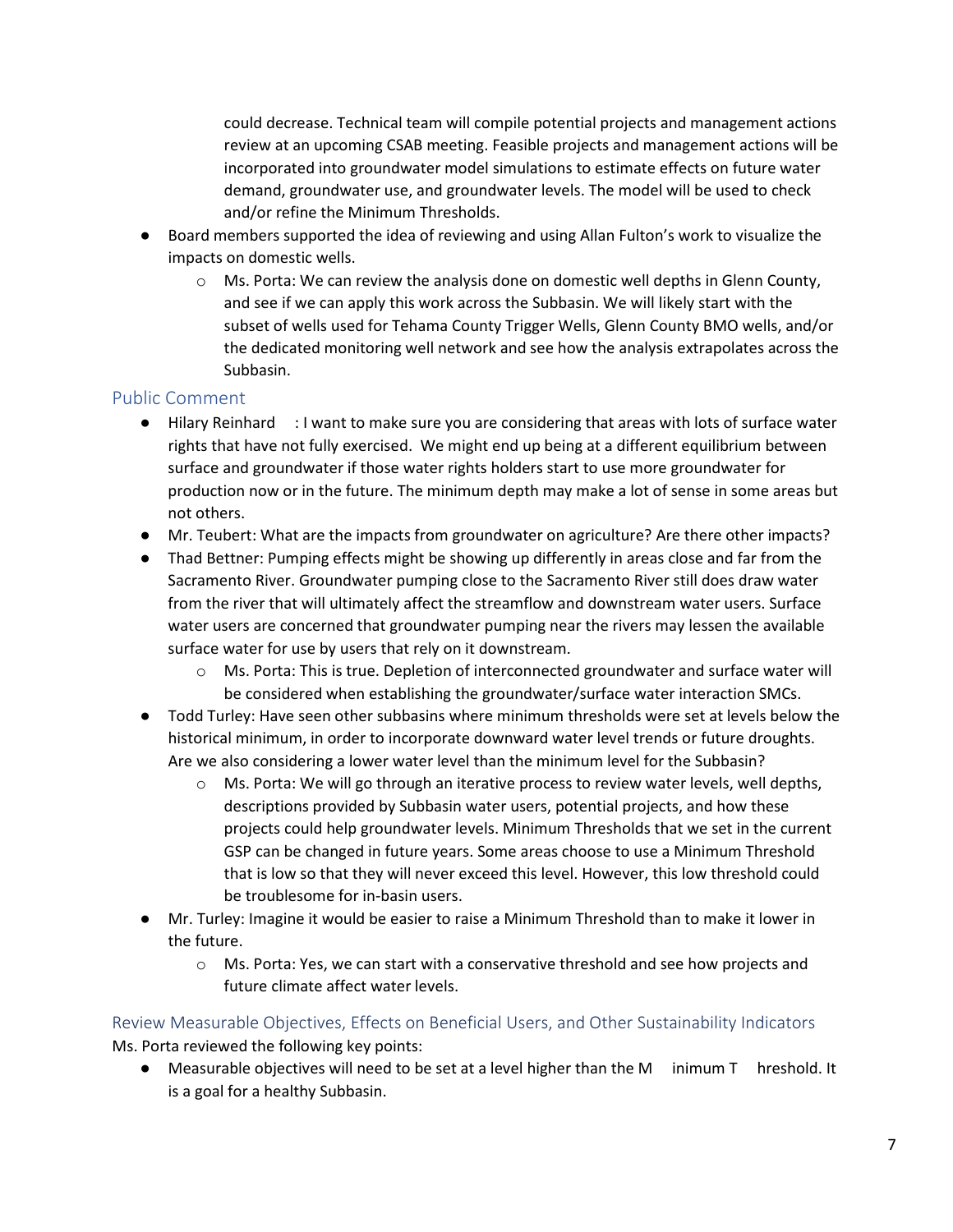- Interim Milestones will be provided every five years through 2042 to assess progress towards achieving the Measurable Objectives goals. These will also be developed using the groundwater model.
- Undesirable Results are a combination of minimum thresholds
	- Over the next 20 years, you can have an undesirable result but the GSA needs to correct it to reach sustainability by 2042. Could say something like 10 or 20% of minimum annual groundwater levels at representative monitoring points may drop below the Minimum Threshold before it is considered an Undesirable Result.
	- $\circ$  After 2072, the expectation is that groundwater beneath the Subbasin will be managed sustainably and that there will be no exceedances of Minimum Thresholds.

## Discussion (CSAB Staff, CSAB Members, Technical Expert)

CSAB Staff and Board members discussed the following:

- Mr. Amaro What is the timeline for thresholds or objectives? We should consider 3-4 years of drought when we are making our plan and thresholds. We have droughts that last for two years, followed by a wet year that helps recover groundwater conditions.
	- o Ms. Porta: Undesirable R esults statements can be crafted to take into account multiple years of drought and resulting declines in groundwater levels.

#### Public Comment

● There was no public comment at this time.

## 7. Next Steps

Ms. Porta reviewed action items for the next CSAB meeting:

- Montgomery & Associates will review the Glenn County BMO Revision analysis to see if it could be incorporated into the SMC.
- Montgomery & Associates will look at domestic well depths and see how minimum threshold concepts are expected to impact a certain percentage of wells.

Potential Agenda items for the next CSAB meeting:

- Groundwater level SMC discussion #2
- Proposed approaches for selection of chronic lowering of groundwater level SMC including Minimum Thresholds, Measurable Objectives, Interim Milestones, and Undesirable Results.
- Present a preliminary list of projects and management actions for consideration by the CSAB to help manage groundwater beneath the Subbasin sustainably.

## 8. Adjourn

Ms. Leimbach thanked Ms. Porta, CSAB members, and the public for participating in this great discussion and adjourned the meeting at 3:17 PM.

## Meeting Participants

#### CSAB Members